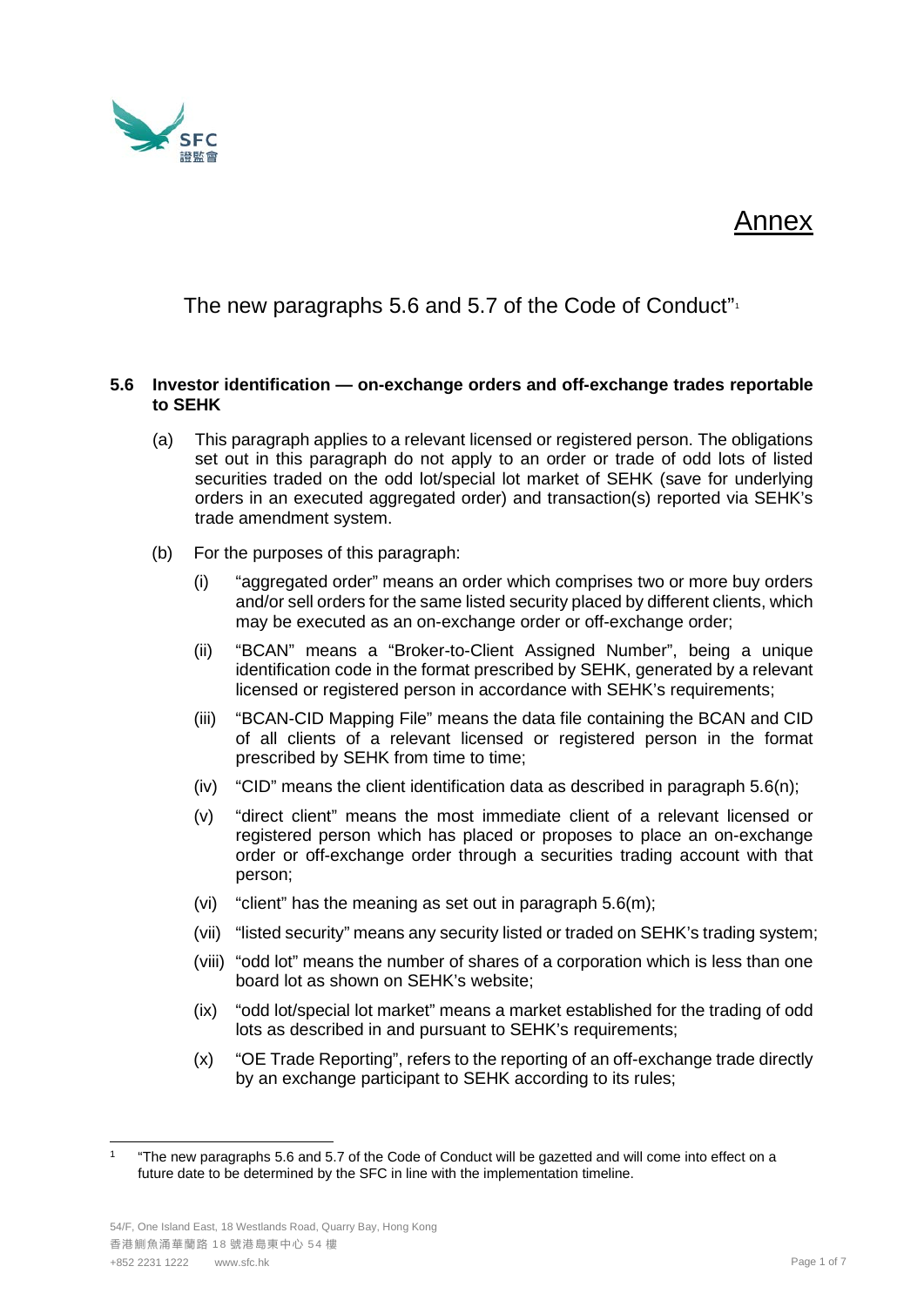

- (xi) "on-exchange order" means a buy or sell order for a listed security which is to be executed on the automatic order matching system operated by SEHK;
- (xii) "off-exchange order" means a buy or sell order for a listed security which is to be executed outside SEHK's automatic order matching system and the consummation of which would result in an off-exchange trade;
- (xiii) "off-exchange trade" means a trade of a listed security which takes place outside SEHK's automatic order matching system but is reportable by exchange participants to SEHK pursuant to its rules;
- (xiv) "relevant licensed or registered person" means a licensed or registered person which:
	- (1) submits (or arranges to submit) for execution an on-exchange order;
	- (2) carries out an off-exchange order; or
	- (3) conducts OE Trade Reporting,

in connection with its carrying out any of the specified activities;

- (xv) "SEHK" means The Stock Exchange of Hong Kong Limited; and
- (xvi) "specified activities" means (i) proprietary trading and (ii) the provision of securities brokerage services for a person in respect of orders placed through an account opened and maintained for that person.
- (c) Subject to paragraphs 5.6(d) and 5.6(e), a relevant licensed or registered person is required to:
	- (i) assign a BCAN to each of its clients, the BCAN to be linked permanently and exclusively to that client; and
	- (ii) collect CID of each client to whom it has assigned a BCAN pursuant to paragraph 5.6(c)(i) and prepare a BCAN-CID Mapping File for submission to SEHK's data repository.

Where a client holds more than one securities trading account with a relevant licensed or registered person, a relevant licensed or registered person may assign more than one BCAN to the client to distinguish between orders placed through different accounts. However, orders placed through the same securities trading account must be tagged with the same BCAN.

- (d) Where an on-exchange order or off-exchange order is carried out through an intermediating chain of brokers, the last relevant licensed or registered person in the chain (starting with the exchange participant executing the order and working backwards), whose direct client is not a relevant licensed or registered person, shall be the party responsible for assigning the BCAN, collecting CID, preparing the BCAN-CID Mapping File, and submitting the BCAN-CID Mapping File to SEHK either directly or indirectly through another relevant licensed or registered person.
- (e) Where an on-exchange order or off-exchange order is placed from a securities trading account held jointly by two or more persons, a relevant licensed or registered person is required to assign a BCAN to the account and not to the account holders. This BCAN should be distinct from any BCAN assigned to any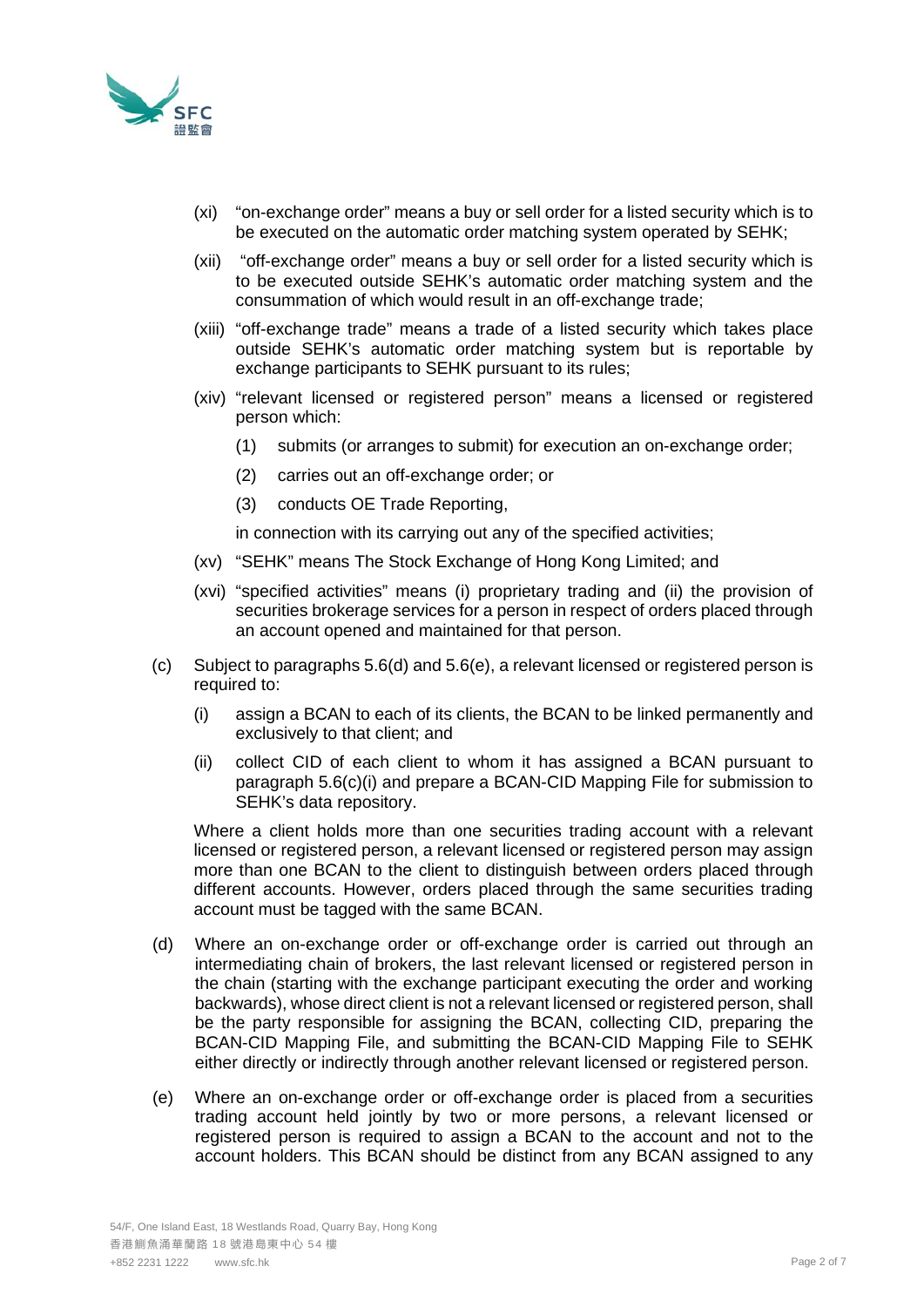

joint account holder who holds a securities account with the relevant licensed or registered person in his sole name. The BCAN-CID Mapping File containing the CID of all holders of that joint account should be submitted by the relevant licensed or registered person to SEHK under the BCAN assigned to the joint account.

- (f) A relevant licensed or registered person should ensure that the order information for each (i) on-exchange order which it submits (or arranges to submit) to SEHK, (ii) off-exchange order it carries out either directly or indirectly through another relevant licensed or registered person, and (iii) trade when it conducts OE Trade Reporting, includes the CE number of the licensed or registered person (being the unique identifier assigned by the SFC) as well as (1) a BCAN assigned to the relevant client or joint account or (2) a specific code as prescribed by SEHK in the case of an aggregated order as the case may be.
- (g) Where a relevant licensed or registered person transmits an on-exchange or offexchange order to another person who is not a licensed or registered person in an intermediating chain of brokers for execution, the relevant licensed or registered person should take reasonable steps (including putting in place arrangements with the receiving person) to ensure that the BCAN (and, in the case of an aggregated order, the specific code prescribed by SEHK) assigned and tagged to the order by the relevant licensed or registered person would be transmitted by the receiving person to the next relevant licensed or registered person in the intermediating chain.
- (h) In the case of an executed aggregated order, a relevant licensed or registered person which submits (or arranges to submit) the order to SEHK or carries out the order should also ensure that the BCAN of each client or joint account to which the underlying orders relate are subsequently submitted to SEHK in accordance with SEHK's requirements either directly or through another relevant licensed or registered person.
- (i) A relevant licensed or registered person should have automated order management systems in place to ensure that clients' BCANs and the specific codes prescribed by SEHK (in the case of an aggregated order) which are tagged to onexchange orders or off-exchange orders and included in OE Trade Reporting are correct and valid.
- (j) A relevant licensed or registered person which is responsible for collecting CID and preparing the BCAN-CID Mapping File of its clients under paragraph 5.6 should ensure that it submits the BCAN-CID Mapping File to SEHK by the prescribed time and in accordance with SEHK's requirements either directly or through another relevant licensed or registered person.
- (k) A relevant licensed or registered person which is responsible for assigning a BCAN and preparing the BCAN-CID Mapping File should take all reasonable steps to establish that the BCAN and CID which it submits to SEHK are accurate and kept up-to-date. It should notify SEHK in accordance with SEHK's requirements when it becomes aware that any such information has changed, is inaccurate or should otherwise be updated, including where there is a closure of a client account, addition of a new client account, or a change in CID. A relevant licensed or registered person should put in place measures to require clients to notify the relevant licensed or registered person of any updates to their CID.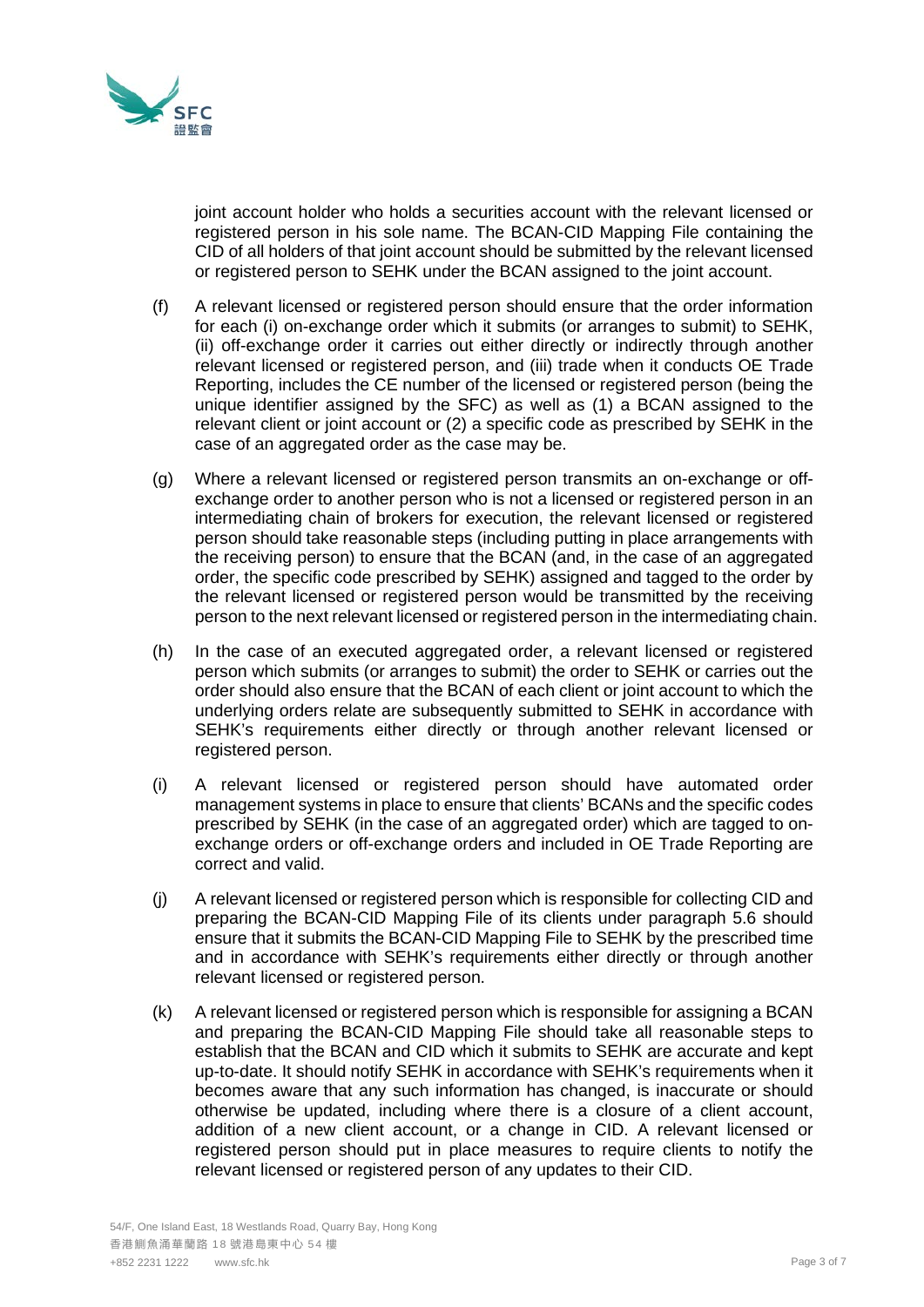

- (l) A relevant licensed or registered person should comply with all applicable Rules of the Exchange and other requirements prescribed by SEHK in relation to the assignment of BCANs and the submission of BCAN-CID Mapping Files to SEHK, including the notification of any changes, errors or omissions.
- (m) For the purpose of the obligations to be carried out by a relevant licensed or registered person under paragraph 5.6, a "client" means the direct client of the relevant licensed or registered person, save that:
	- (i) in the case of proprietary trading by a relevant licensed or registered person, a client refers to the relevant licensed or registered person itself;
	- (ii) in the situation mentioned in paragraph  $5.6(d)$ , a client shall be a person to whom a BCAN is assigned for the on-exchange order or off-exchange order;
	- (iii) in the situation mentioned in paragraph 5.6(e), a client refers to each of the holders of the joint securities account; and
	- (iv) in the case of a collective investment scheme or discretionary account, a client refers to a collective investment scheme, discretionary account holder or asset management company, as the case may be, which has opened a trading account with the relevant licensed or registered person, through whose account an on-exchange order or off-exchange order is placed or proposed to be placed.
- (n) For the purpose of paragraph 5.6, CID shall mean the following information in relation to a client to whom a BCAN is assigned:
	- (i) the full name of the client as shown in the client's identity document;
	- (ii) the issuing country or jurisdiction of the identity document;
	- (iii) the identity document type; and
	- (iv) the identity document number.
- (o) For the purpose of paragraph 5.6(n), CID of a client should be collected from the identity document which is first mentioned in the list below save that where the client does not hold such document, the next mentioned document should be used and so forth:
	- (i) in the case of a natural person, his or her (1) HKID card; or (2) national identification document; or (3) passport;
	- (ii) in the case of a corporation, its (1) legal entity identifier (LEI) registration document; or (2) certificate of incorporation; or (3) certificate of business registration; or (4) other equivalent identity document; and
	- (iii) in the case of a trust, the trustee's information as in paragraph  $5.6(0)(i)$  or (ii) (as the case may be). However in the case of a trust which is an investment fund, CID of the asset management company or the individual fund, as appropriate, which has opened a trading account with the relevant licensed or registered person should be obtained.
- (p) On or before the submission of the BCAN-CID Mapping File in respect of an individual client, a relevant licensed or registered person should have obtained from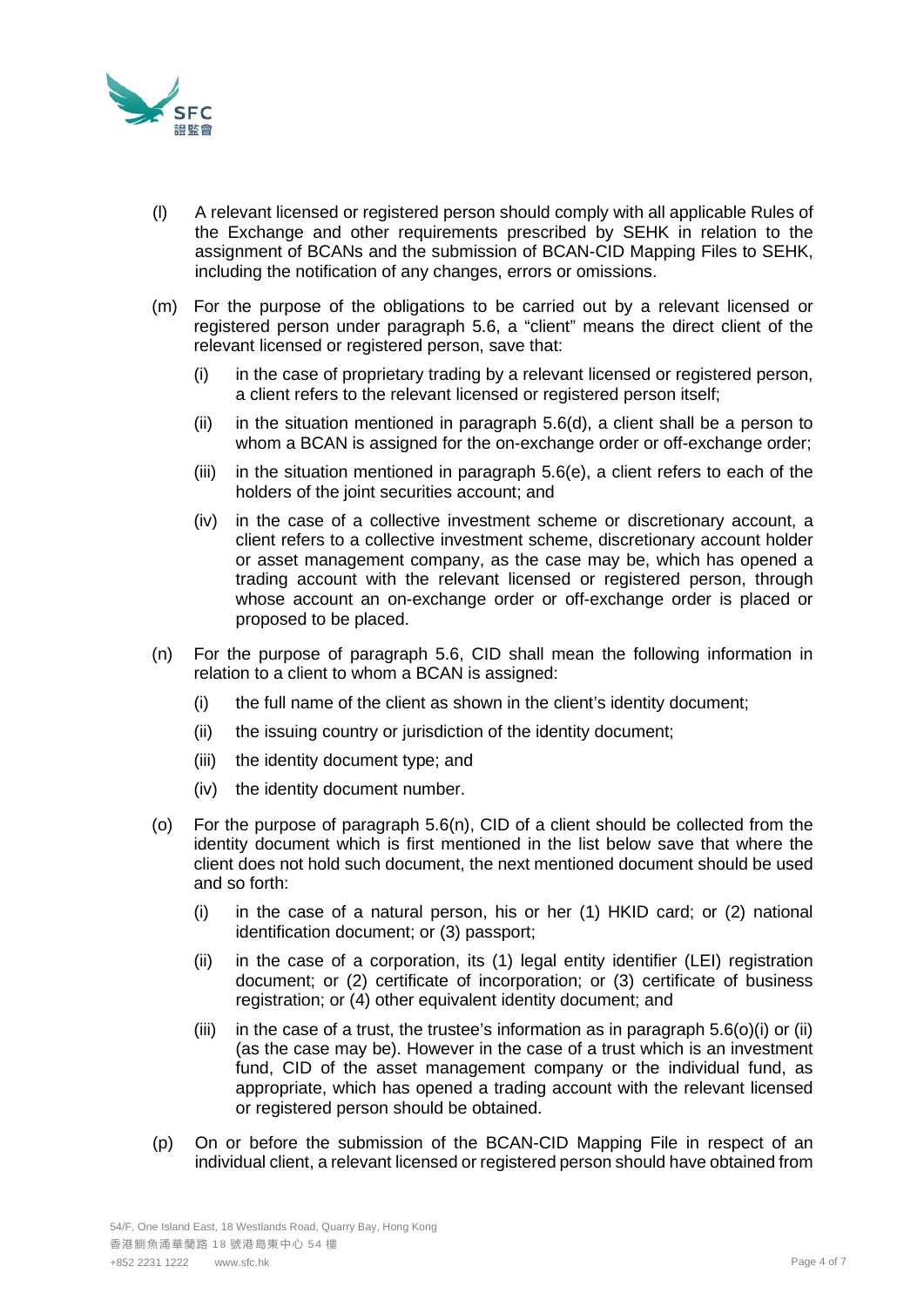

the client written or other express consent in a form and manner in compliance with the SFC's requirements. A record of consent must be kept by the relevant licensed or registered person for as long as the client remains its client and up to at least two years after the client relationship ceases.

(q) If the consent referred to in paragraph  $5.6(p)$  cannot be obtained from any client who is a natural person, the relevant licensed or registered person should not submit any BCAN or CID of that client to SEHK and should only effect sell orders or trades in respect of existing holdings of a listed security (but not buy orders or trades) for that client.

## **5.7 Reporting of OTC securities transactions**

- (a) Expressions appearing in paragraph 5.7 bear the same meanings as defined in paragraph 5.6(b), save that, for purposes of paragraph 5.7:
	- (i) the definition of "client" does not include paragraph  $5.6(m)(ii)$ ;
	- (ii) IRD means the Inland Revenue Department of Hong Kong;
	- (iii) "OTC Securities Transaction" means a transaction involving shares which is not conducted by an on-exchange order or reportable as an off-exchange trade within the scope of paragraph 5.6 in respect of which stamp duty is chargeable in Hong Kong and the transaction is not granted stamp duty relief (whether in full or in part) from the IRD;
	- (iv) "relevant licensed or registered person" means a licensed or registered person who carries out any of the "specified activities" as defined in paragraph 5.6(b);
	- (v) "relevant transfer" means a transfer of shares in connection with an OTC Securities Transaction; and
	- (vi) "shares" means the ordinary shares of a company, or units of a REIT, listed on SEHK.
- (b) Subject to paragraphs 5.7(c) and 5.7(d), when a relevant licensed or registered person, whether as principal or agent for a client, makes a relevant transfer, it is required to report the following information to the SFC within three Hong Kong trading days after the day (in Hong Kong time) of the transfer:
	- (i) the CE number and role of the relevant licensed or registered person making the transfer, for example, whether it is the transferee, transferor, or acting as agent for the transferee or transferor (or both);
	- (ii) a description of the transfer (including the stock name and stock code of the share(s) transferred, quantity of share(s) transferred by the relevant licensed or registered person, quantity of share(s) of the transaction, share transfer date, transaction price per share and transaction date);
	- (iii) where the transferee is a client of the relevant licensed or registered person, CID of the transferee;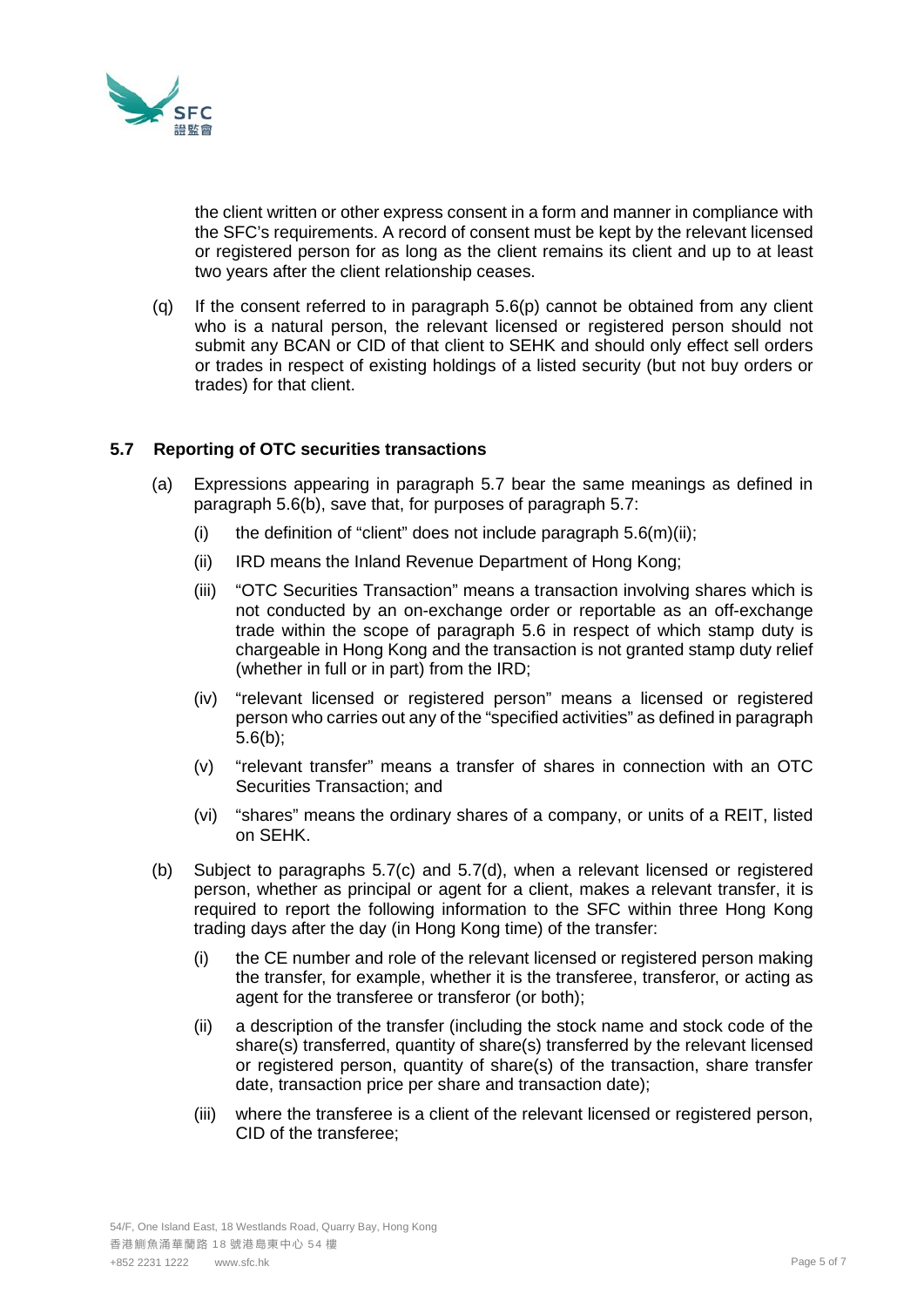

- (iv) where the transferor is a client of the relevant licensed or registered person, CID of the transferor; and
- (v) where the counterparty corporation to the relevant licensed or registered person in the transfer is also a licensed or registered person, the CE number of that counterparty corporation.
- (c) A relevant licensed or registered person is not required to comply with the reporting obligations under paragraph 5.7(b) where a transfer of share(s) is made in accordance with the terms of a structured product or a derivative, or for the conversion of a depository receipt into shares or vice versa.
- (d) Where an application for a stamp duty relief has been or will be submitted to the IRD but the relief has not yet been granted, a relevant licensed or registered person would not be required to report the transfer of shares pending the IRD's determination. However, if the IRD subsequently determines that no stamp duty relief (whether in full or in part) would be granted, the relevant licensed or registered person should report the share transfer as soon as practicable after being notified of the IRD's determination.
- (e) When a relevant licensed or registered person, whether as principal or agent for a client, deposits or withdraws a physical share certificate, the relevant licensed or registered person is required to report the following information to the SFC within three Hong Kong trading days after the day (in Hong Kong time) of the deposit or withdrawal:
	- (i) the CE number of the relevant licensed or registered person, whether it is a deposit or withdrawal of a physical share certificate, and whether it is acting as principal or agent;
	- (ii) a description of the deposit or withdrawal of share certificate (including the stock name and code, quantity of share(s) and deposit or withdrawal date); and
	- (iii) CID of the client of the relevant licensed or registered person.
- (f) Regardless of whether a relevant licensed or registered person has already submitted CID for the client (in the form of a BCAN-CID Mapping File) pursuant to paragraph 5.6, the relevant licensed or registered person needs to provide the client's CID in the reporting made under paragraph 5.7(b) or 5.7(e).
- (g) A relevant licensed or registered person should ensure that all information including CID it submits to the SFC is accurate and kept up-to-date. It should notify the SFC if it becomes aware that any such information is inaccurate or should otherwise be updated. It should also put in place measures to require clients to notify it of any updates to their CID.
- (h) On or before reporting information to the SFC in accordance with paragraph 5.7(b) or 5.7(e), and where the information relates to a client who is an individual, the relevant licensed or registered person shall have obtained from the client written or other express consent in form and manner in compliance with the SFC's requirements. A record of consent must be kept by the relevant licensed or